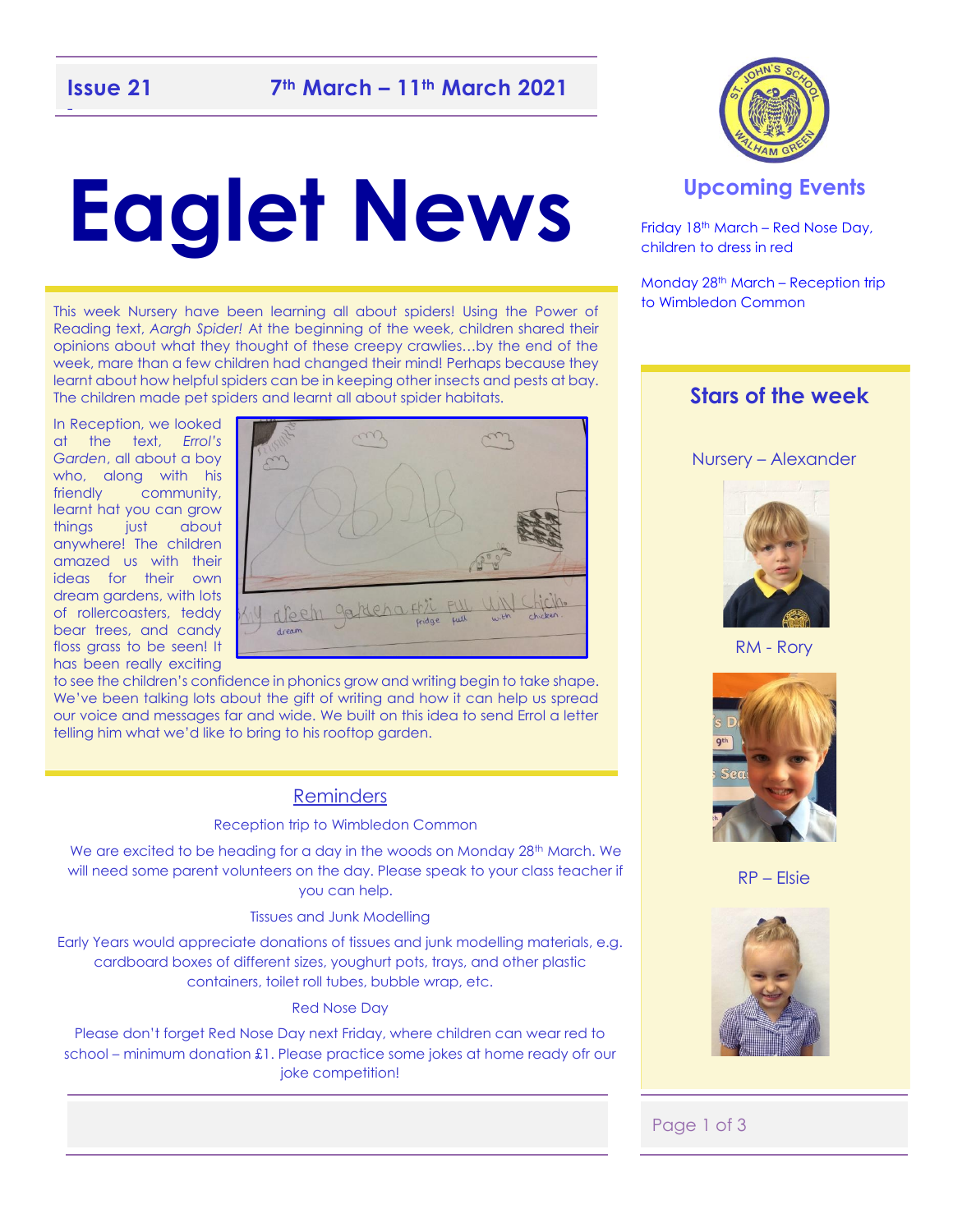

### **Our learning**

### **This week in pictures**



*Reception have been designing their dream gardens and using their phonics to express their ideas.* 

### **Next week**

### Science Week

Next week we will celebrating Science Week as a whole school with a focus on the theme of 'Growth.' We will conducting some fun experiments to help us understand human, plant and bacteria growth!









### Page 2 of 3